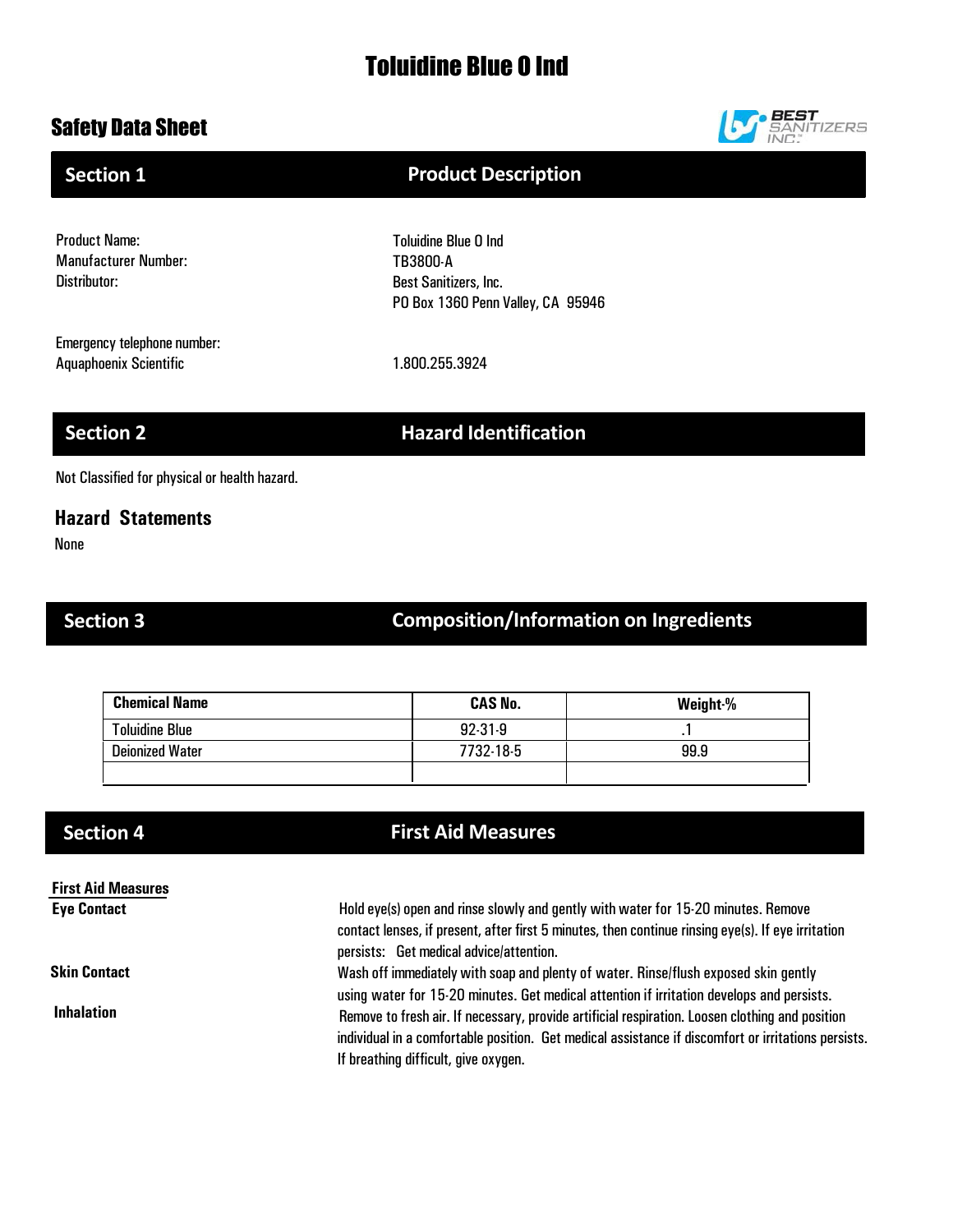**Ingestion Ingestion Example 20 NOT** induce vomiting. Rinse mouth thoroughly. Have exposed individual drink sips of

water.

### **Most important symptoms and effects, both acute and delayed**

Irritation. Nausea. Headache. Shortness of breath.

**Indication of any immediate medical attention and special treatment needed**

**Note to physicians**  $\qquad \qquad$  Treat symptomatically.

## **Section 5 Fire-Fighting Measures**

### **Suitable Extinguishing Media**

If in laboratory setting follow laboratory fire suppression procedures.

**Unsuitable Extinguishing Media**

None.

**Specific hazards arising fromthe chemical** None.

### **Protective Equipment and Precautions for Firefighters**

For emergency responders, personal protection recommended in Section 8. Ensure adequate ventilation, especially in confined areas. Transfer to a disposal. Isolate area. Keep unnecessary personnel away. Use NIOSH-approved respiratory protection/breathing apparatus.

### **Environmental Precautions**

Prevent entry into waterways, sewers, basements or confined areas. See Section 12 for additional ecological information.

# **Section 6 Accidental Release Measures**

### **Personal Precautions, Protective Equipment and Emergency Procedures**

If necessary use trained response staff or contractor. Wear protective eyeware, gloves, and clothing. Refer to Section 8. Clean up spills immediately observing precautions. Always obey local regulations.

### **Methods and material for containment and cleaning up**

If necessary use trained response staff or contractor. If in a laboratory setting follow Chemical Hygiene Plan procedures. Wear protective eyeware, gloves, and clothing. Refer to Section 8. Clean up spills immediately observing precautions. Always obey local regulations.

# **Section 7 Handling and Storage**

### **Precautions for Safe Handling**

Avoid contact with skin, eyes orclothing. Wash thoroughly after handling. Handle in accordance with good industrial hygiene and safety practice.

### **Conditions for safe storage, including any incompatibilities:**

Store in a cool location. Keep away from food and beverages. Protect from freezing and physical damage. Provide ventilation for containers. Keep container tightly sealed. Store away from incompatible materials.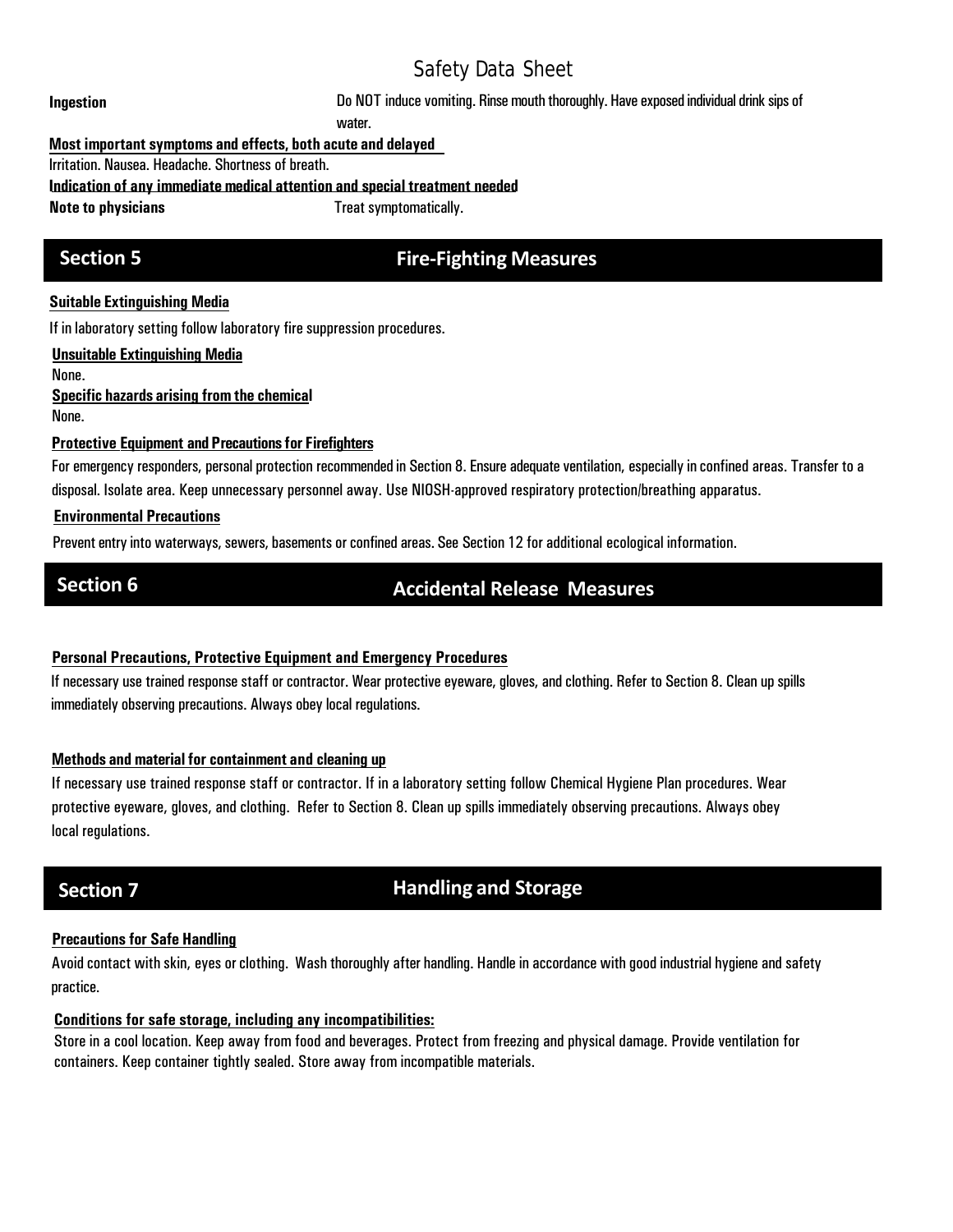# **Section 8** Protection Information

### **Exposure Guidelines**

| <b>Appropriate Engineering Controls</b>         |                                                                                                                                                                                                                                                                                                                      |
|-------------------------------------------------|----------------------------------------------------------------------------------------------------------------------------------------------------------------------------------------------------------------------------------------------------------------------------------------------------------------------|
| <b>Engineering Controls</b>                     | Showers, eyewash stations, ventilation system.                                                                                                                                                                                                                                                                       |
|                                                 | Individual Protection Measures, such as personal protective equipment                                                                                                                                                                                                                                                |
| Eye/Face protection                             | Wear safety glasses with side shields (or goggles).                                                                                                                                                                                                                                                                  |
| Skin and body protection                        | Wear impermeable and resistant gloves. Selection of the glove material on consideration of the<br>penetration times, rates of diffusion and the degradation.                                                                                                                                                         |
| <b>Respiratory protection</b><br>respiratory    | If exposure limits are exceeded or irritation is experienced, NIOSH/MSHA approved<br>protection should be worn. Positive-pressure supplied air respirators may be required for high airborne<br>contaminant concentrations. Respiratory protection must be provided in accordance with current local<br>regulations. |
| <b>General Hygiene</b><br><b>Considerations</b> | Wash face, hands and any exposed skin thoroughly after handling. Wash contaminated<br>clothing and shoes before reuse. Do not Eat, Drink or Smoke when using this product.                                                                                                                                           |

# **Section 9 Physical and Chemical Properties**

### **Information on basic physical and chemical properties**

| Formula:        | See Section 3                   | <b>Physical State:</b> | Liauid             |
|-----------------|---------------------------------|------------------------|--------------------|
| Odor:           | Odorless                        | Appearance:            | Aqueous solution   |
| Odor Threshold: | <b>No Information Available</b> | Color:                 | Clear, blue-purple |

| <b>Property</b>                     | <b>Values</b>         |
|-------------------------------------|-----------------------|
| pH                                  | <b>Not Determined</b> |
| <b>Melting Point/Freezing</b>       | Approximately 0 C     |
| <b>Point Boiling Point/ Boiling</b> | Approximately 100 C   |
| <b>Range Flash Point</b>            | <b>Not Determined</b> |
| <b>Evaporation rate</b>             | <b>Not Determined</b> |
| Flammability (solid, gas)           | <b>Not Determined</b> |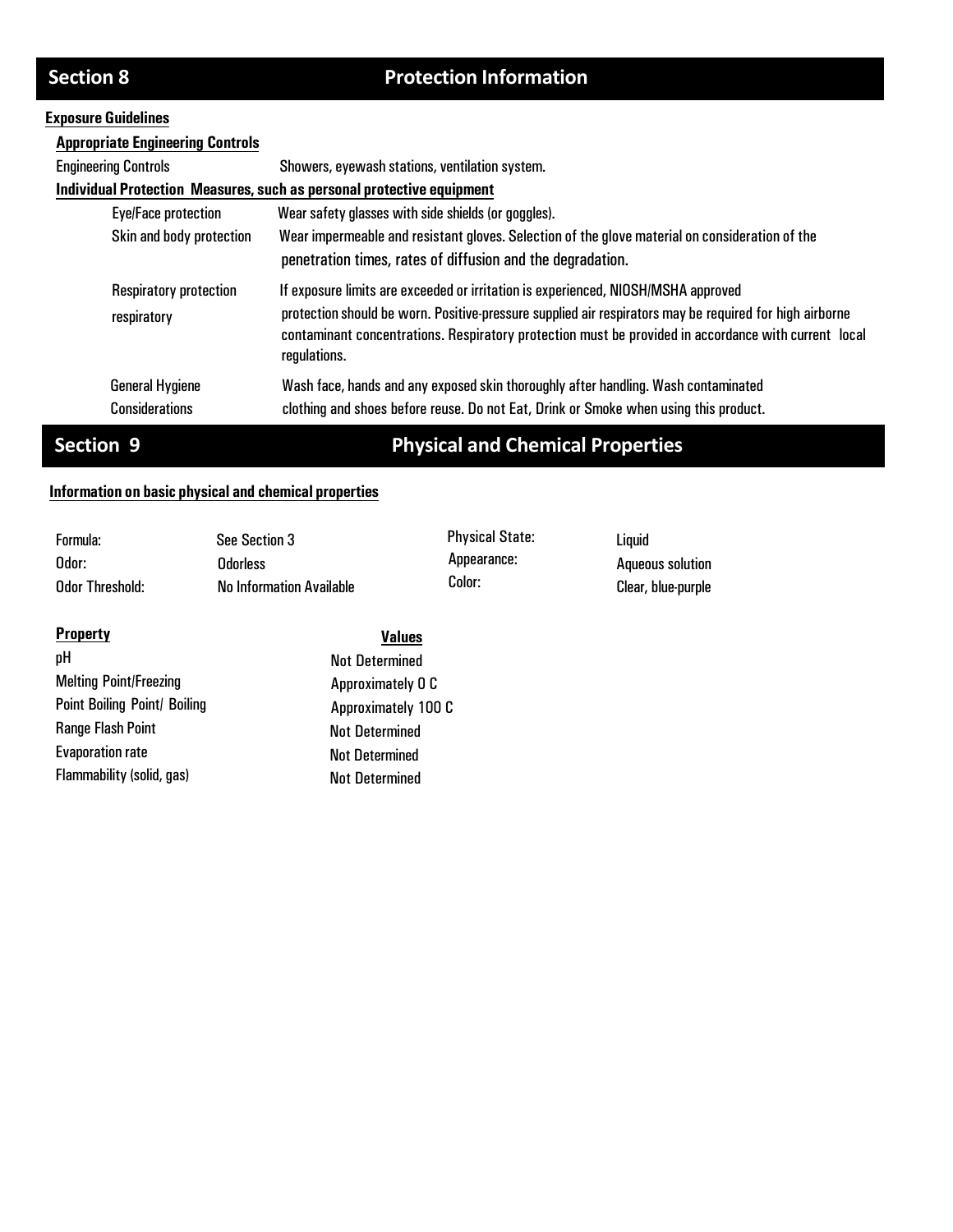| <b>Flammability Limit in Air</b> |         |
|----------------------------------|---------|
| <b>Upper flammability limit:</b> | No inf  |
| Lower flammability limit:        | No inf  |
| Vapor pressure:                  | No inf  |
| Vapor density:                   | Not D   |
| <b>Specific Gravity</b>          | Appro   |
| <b>Water solubility</b>          | Infinit |
| <b>Partition coefficient</b>     | No inf  |
| <b>Autoignition temperature</b>  | No inf  |
| <b>Decomposition temperature</b> | No inf  |
| Kinematic viscosity              | No inf  |
| Dynamic viscosity                | No inf  |
| <b>Explosive properties</b>      | No inf  |
| <b>Oxidizing properties</b>      | No inf  |
|                                  |         |

formation available formation available formation available letermined ximately 1 te Solubility in water iormation available  $\delta$ ormation available ormation available formation available formation available formation available formation available

## **Section 10 Stability and Reactivity Data**

| <b>Reactivity</b>                         | Nonreactive under normal processing.                                             |
|-------------------------------------------|----------------------------------------------------------------------------------|
| <b>Chemical Stability</b>                 | Stable under recommended storage conditions.                                     |
| <b>Possibility of Hazardous Reactions</b> | None under normal processing.                                                    |
| <b>Conditions to avoid</b>                | Store away from oxidizing agents, strong acids or bases, Incompatible materials. |
| Incompatible materials                    | Strong acids. Strong bases.                                                      |
|                                           |                                                                                  |

**Hazardous Decomposition Products**

### Nitrogen oxides (NOx). Carbon oxides.

# **Section 11 Toxicity Data**

Acute Toxicity: Chronic Toxicity: Corrosion Irritation: Sensitization: Single Target Organ (STOT): Numerical Measures: Carcinogenicity: Mutagenicity: Reproduce Toxicity:

No additional Information No additional Information No additional Information. None. No additional Information. None. No additional Information. No additional Information. No additional Information. None. No additional Information. None. No additional Information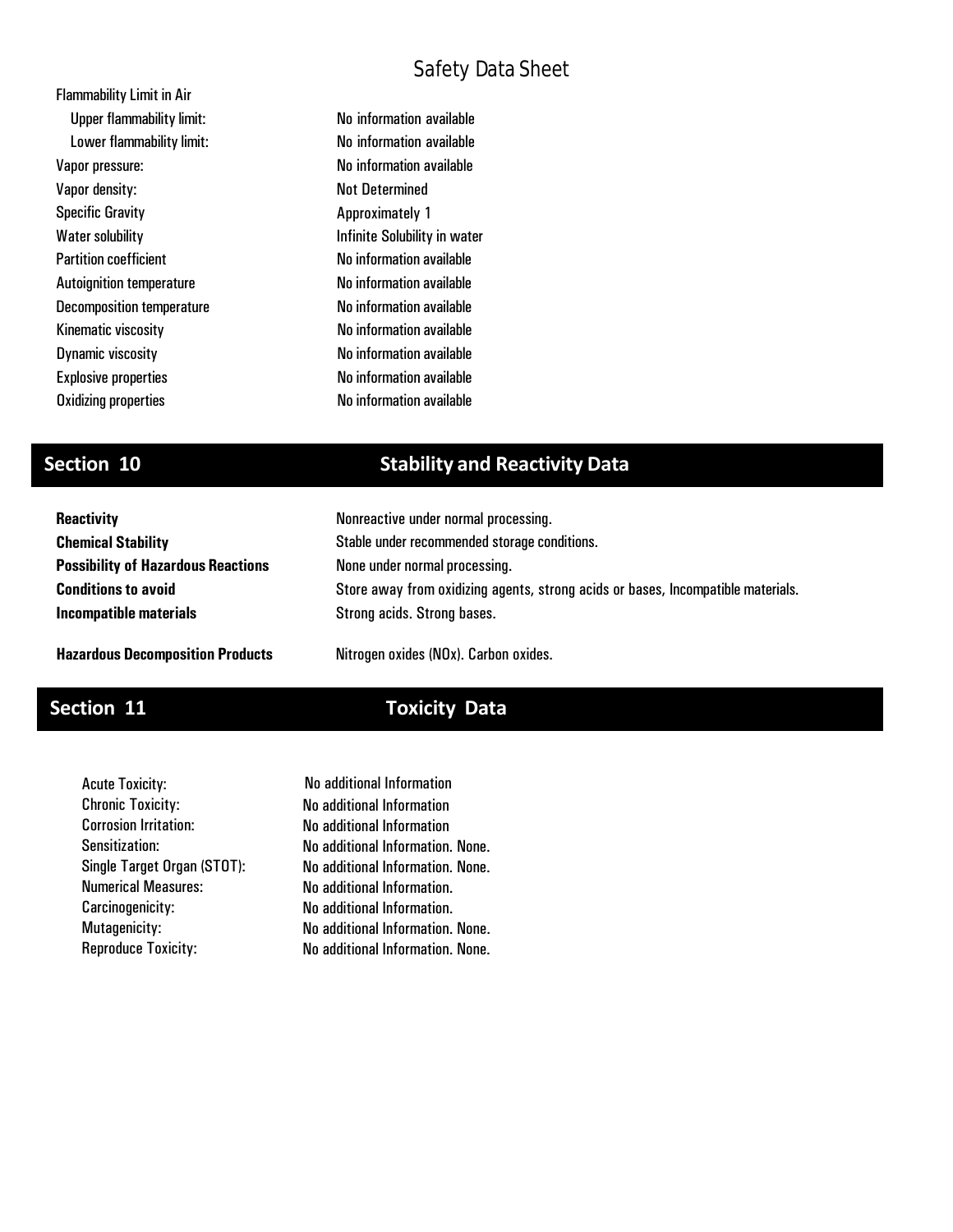| Section 12                             | <b>Ecological Data</b> |
|----------------------------------------|------------------------|
| <b>Ecotoxicity</b>                     |                        |
| None.                                  |                        |
| <b>Persistence and degradability</b>   |                        |
| Readily degradable in the environment. |                        |
| <b>Bioaccumulation potential</b>       |                        |
| Not bioaccumulative.                   |                        |
| <b>Mobility in soil</b>                |                        |
| None.                                  |                        |
| Other adverse effects                  |                        |
| No information available               |                        |
|                                        |                        |
|                                        |                        |
|                                        |                        |

# **Section 13 Disposal Information**

| Waste treatment methods       |                                                                                                        |
|-------------------------------|--------------------------------------------------------------------------------------------------------|
| Disposal of wastes            | Disposal should be in accordance with applicable regional, national and local laws and<br>regulations. |
| <b>Contaminated packaging</b> | Dispose of in accordance with federal, state and local regulations.                                    |

# **Section 14 Transport Information**

**DOT:** Not Regulated

# **Section 15 Regulatory Information**

| International Inventories |  |
|---------------------------|--|
| TSCA                      |  |
| DSL/NDSL                  |  |

**Complies Complies**